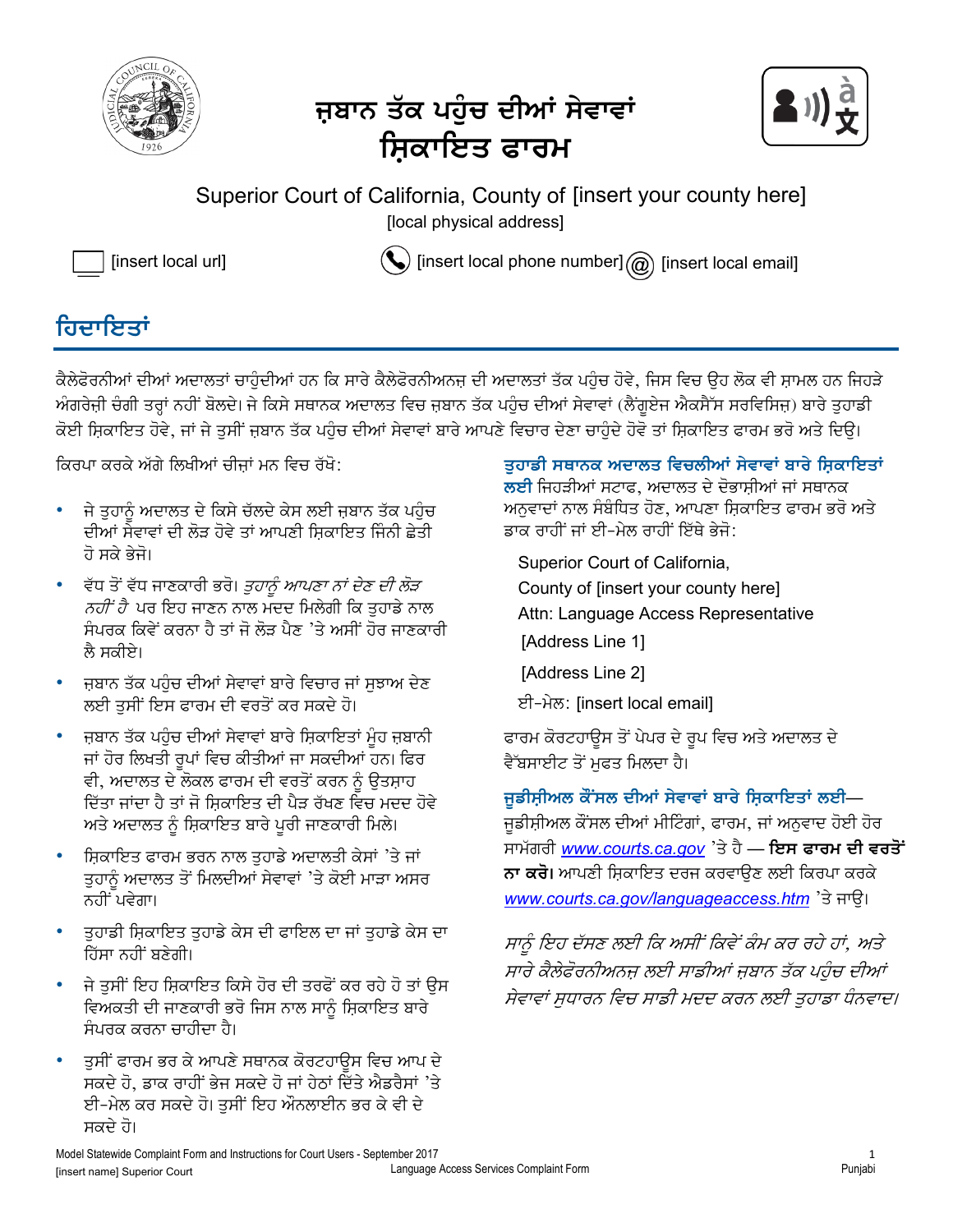

ਕੈਲੇਫੋਰਨੀਆਂ ਦੀਆਂ ਅਦਾਲਤਾਂ ਵਿਚ ਬੋਲੀ ਤੱਕ ਪਹੰਚ ਦੀਆਂ ਸੇਵਾਵਾਂ (ਲੈਂਗੁਏਜ ਐਕਸੈੱਸ ਸਰਵਿਸਿਜ਼) ਬਾਰੇ ਸ਼ਿਕਾਇਤ ਕਰਨ ਲਈ ਇਹ ਫਾਰਮ ਭਰੋ। ਜਿੰਨਾ ਵੀ ਹੋ ਸਕੇ ਵੱਧ ਤੋਂ ਵੱਧ ਵੇਰਵਾ ਦਿਉ। ਤੁਹਾਨੂੰ ਆਪਣਾ ਨਾਂ ਜਾਂ ਸੰਪਰਕ ਕਰਨ ਬਾਰੇ ਜਾਣਕਾਰੀ ਦੇਣ *ਦੀ ਲੋੜ* ਨਹੀਂ ਹੈ ਜੇ ਤਸੀਂ ਇਹ ਨਾ ਕਰਨਾ ਚਾਹੁੰਦੇ ਹੋਵੋ. ਪਰ ਇਹ ਤਹਾਡੀ ਸਿਕਾਇਤ ਦੀ ਪੜਤਾਲ ਕਰਨ ਵਿਚ ਸਾਡੀ ਮਦਦ ਕਰੇਗਾ।

ਤਹਾਡੀ ਸ਼ਿਕਾਇਤ ਤਹਾਡੇ ਕੇਸ ਦੀ ਫਾਇਲ ਦਾ ਹਿੱਸਾ ਨਹੀਂ ਬਣੇਗੀ। ਜੇ ਤਹਾਡੀ ਸਿਕਾਇਤ ਆਪਣੇ ਕੇਸ ਦੇ ਨਤੀਜੇ ਬਾਰੇ ਹੈ ਤਾਂ ਇਸ ਫਾਰਮ ਦੀ ਵਰਤੋਂ ਨਾ ਕਰੋ।

ਜੇ ਤਸੀਂ ਹੋਰ ਵਿਚਾਰ ਅਤੇ ਸਝਾਅ ਦੇਣਾ ਚਾਹੰਦੇ ਹੋਵੋ (ਸ਼ਿਕਾਇਤ ਨਹੀਂ) ਤਾਂ "ਸਾਨੂੰ ਆਪਣੇ ਵਿਚਾਰ ਦਿਉ" ਹੇਠ ਇਸ ਫਾਰਮ ਦਾ ਹਿੱਸਾ 2 ਭਰੋ।

| ਸ਼ਿਕਾਇਤ ਵਾਲੇ ਵਿਅਕਤੀ ਬਾਰੇ ਜਾਣਕਾਰੀ:<br>ਅੱਜ ਦੀ ਤਾਰੀਕ: ____ <b>_________________________</b> ____                     | ਜੇ ਤੁਸੀਂ ਇਹ ਫਾਰਮ ਕਿਸੇ ਹੋਰ ਵਿਅਕਤੀ ਲਈ ਭਰ ਰਹੇ ਹੋ<br>ਤਾਂ ਕਿਰਪਾ ਕਰਕੇ ਹੇਠਾਂ ਆਪਣੇ ਨਾਲ ਸੰਪਰਕ ਕਰਨ ਬਾਰੇ<br>ਜਾਣਕਾਰੀ ਦਿੳ: |
|-------------------------------------------------------------------------------------------------------------------|---------------------------------------------------------------------------------------------------------------|
|                                                                                                                   | ਅੱਜ ਦੀ ਤਾਰੀਕ: ___ <b>____________________</b> ___                                                             |
| <u>(@</u> ) ਈ-ਮੇਲ: ___________________________________<br>ਤਸੀਂ ਕਿਹੜੀ ਮੁਢਲੀ ਜ਼ਬਾਨ ਬੋਲਦੇ ਹੋ: ______________________ |                                                                                                               |
| ਤੁਸੀਂ ਕਿਹੜੀ ਮੁਢਲੀ ਜ਼ਬਾਨ ਵਿਚ ਲਿਖਦੇ ਹੋ:<br>ਸੰਪਰਕ ਕਰਨ ਦਾ ਸਭ ਤੋਂ ਵਧੀਆ ਤਰੀਕਾ:<br>∏ਡਾਕ ∏ਈ-ਮੇਲ □ਫੋਨ                      | (@) ਈ-ਮੇਲ: ______________________<br>ਤਸੀਂ ਕਿਹੜੀ ਮੁਢਲੀ ਜ਼ਬਾਨ ਬੋਲਦੇ ਹੋ: ____________                            |
|                                                                                                                   | ਤਸੀਂ ਕਿਹੜੀ ਮਢਲੀ ਜ਼ਬਾਨ ਵਿਚ ਲਿਖਦੇ ਹੋ:<br>ਸੰਪਰਕ ਕਰਨ ਦਾ ਸਭ ਤੋਂ ਵਧੀਆ ਤਰੀਕਾ:<br>∏ਡਾਕ ∏ਈ-ਮੇਲ ∏ਫੋਨ                    |

### ਹਿੱਸਾ 1. ਸਿਕਾਇਤ ਦੱਸੋ।

ਜਿਹੜਾ ਵੀ ਲਾਗੁ ਹੁੰਦਾ ਹੈ ਉਸ 'ਤੇ ਨਿਸ਼ਾਨੀ ਲਾਉ ਅਤੇ ਉਸ ਨੂੰ ਭਰੋ।

□ ਮੈਂ ਦੋਭਾਸ਼ੀਏ (ਇੰਟਰਪਰੇਟਰ) ਦੀ ਮੰਗ ਕੀਤੀ ਪਰ ਮੈਨੂੰ ਮਿਲਿਆ ਨਹੀਂ।

ਸਾਨੂੰ ਦੱਸੋ ਕਿ ਇਹ ਕਦੋਂ (ਤਾਰੀਕ) ਅਤੇ ਕਿੱਥੇ (ਸਥਾਨ) ਹੋਇਆ: \_

| ਕੇਸ ਨੰਬਰ (ਜੇ ਕੋਈ ਹੈ): _______________________             |                             |
|-----------------------------------------------------------|-----------------------------|
| │ ਮੈਂ <b>ਦੋਭਾਸ਼ੀਏ</b> ਦੀਆਂ ਸੇਵਾਵਾਂ ਤੋਂ ਸੰਤੁਸ਼ਟ ਨਹੀਂ ਹਾਂ।  |                             |
| ਦੋਭਾਸ਼ੀਏ ਦਾ ਨਾਂ: ਹਰ ਸ਼ਾਹ ਦਾ ਸ਼ਾਹ ਦਾ ਸ਼ਾਹ ਦਾ ਸ਼ਾਹ          |                             |
| ਦੋਭਾਸ਼ੀਏ ਦਾ ਬੈਜ ਨੰਬਰ:                                     | ਦੋਭਾਸ਼ੀਏ ਦੀ ਸਰਵਿਸ ਦੀ ਤਾਰੀਕ: |
| ਸਥਾਨ: _____ <b>_______________</b> _                      | ਕੇਸ ਨੰਬਰ (ਜੇ ਕੋਈ ਹੈ):       |
| ਦੋਭਾਸ਼ੀਏ ਦੀਆਂ ਸੇਵਾਵਾਂ ਤੋਂ ਤੁਸੀਂ ਸੰਤੁਸ਼ਟ ਕਿਉਂ ਨਹੀਂ ਹੋਏ ਸੀ? |                             |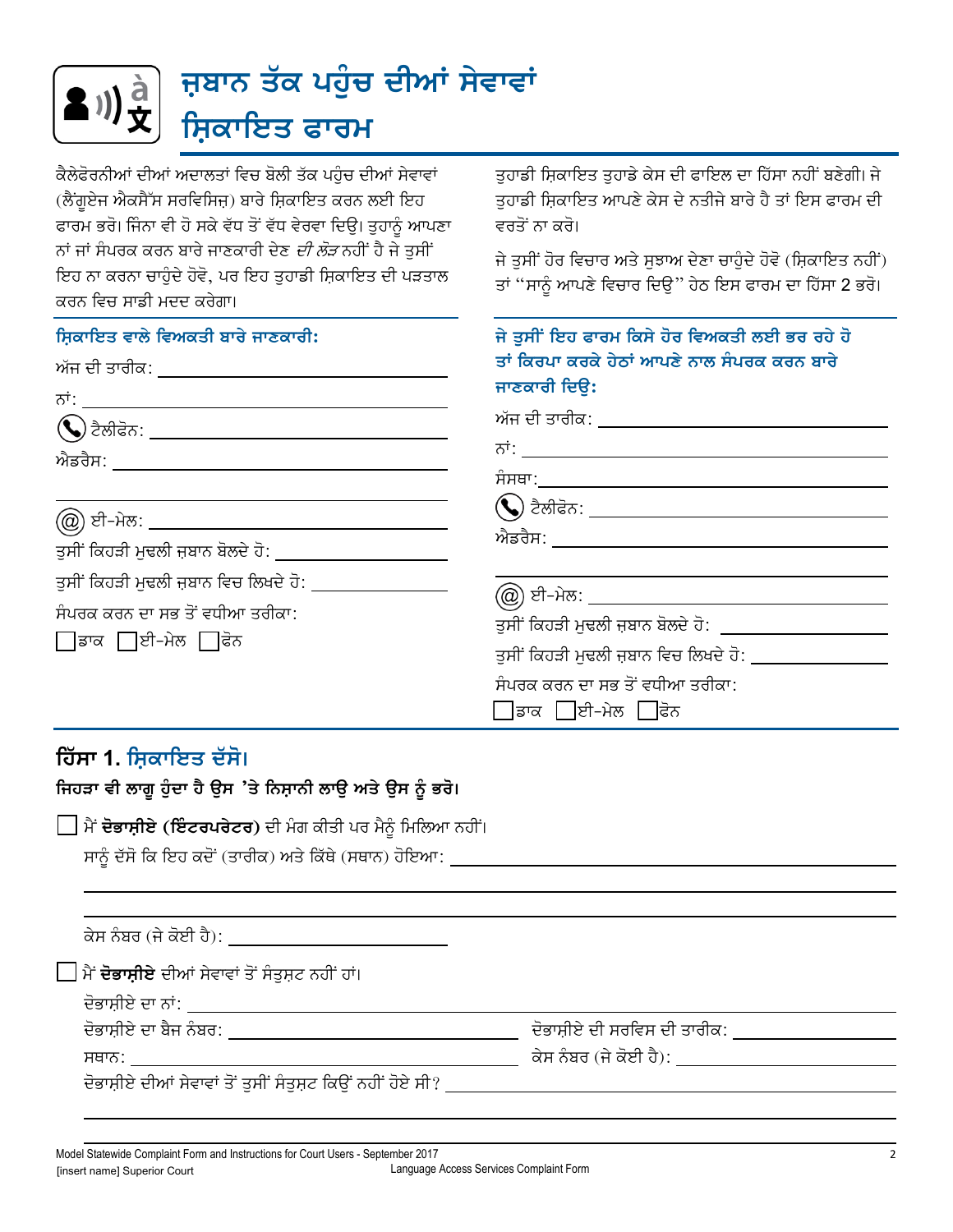| █ ਜ਼ਬਾਨ ਤੱਕ ਪਹੁੰਚ ਦੀਆਂ ਸੇਵਾਵਾਂ ਨਾਲ ਸੰਬੰਧਿਤ ਅਦਾਲਤ ਦੇ ਸਟਾਫ ਨਾਲ ਹੋਰ ਸਮੱਸਿਆ।                                      |
|---------------------------------------------------------------------------------------------------------------|
|                                                                                                               |
|                                                                                                               |
|                                                                                                               |
|                                                                                                               |
|                                                                                                               |
| ြ ਜਿਸ <b>ਫਾਰਮ</b> ਦੀ ਮੈਨੂੰ ਲੋੜ ਹੈ ਉਹ ਮੇਰੀ ਜ਼ਬਾਨ ਵਿਚ ਨਹੀਂ ਹੈ।                                                  |
|                                                                                                               |
| ██ ਜਿਸ <b>ਜਾਣਕਾਰੀ</b> ਦੀ ਮੈਨੂੰ ਲੋੜ ਹੈ ਉਹ ਮੇਰੀ ਜ਼ਬਾਨ ਵਿਚ ਨਹੀਂ ਹੈ।                                              |
|                                                                                                               |
| ∐ ਜਿਸ ਫਾਰਮ ਜਾਂ ਜਾਣਕਾਰੀ ਦਾ ਅਨੁਵਾਦ ਮੈਨੂੰ ਮਿਲਿਆ ਹੈ ਉਸ ਵਿਚ <b>ਗਲਤੀਆਂ</b> ਹਨ।                                      |
|                                                                                                               |
| ि ਜ਼ਬਾਨ ਤੱਕ ਪਹੁੰਚ ਨਾਲ ਸੰਬੰਧਿਤ ਹੋਰ ਸ਼ਿਕਾਇਤ।                                                                    |
| ਕੀ ਤੁਸੀਂ ਇਸ ਸਮੱਸਿਆ ਬਾਰੇ ਕਿਸੇ ਹੋਰ ਏਜੰਸੀ ਨੂੰ ਸ਼ਿਕਾਇਤ ਕੀਤੀ ਹੈ? █ੇ ਹਾਂ █ੇ ਨਹੀਂ                                    |
|                                                                                                               |
| ਕੋਈ ਹੋਰ ਜਾਣਕਾਰੀ ਵੀ ਦਿਉ ਜਿਹੜੀ ਤੁਹਾਡੀ ਸ਼ਿਕਾਇਤ 'ਤੇ ਵਿਚਾਰ ਕਰਨ ਵਿਚ ਸਾਡੀ ਮਦਦ ਕਰ ਸਕਦੀ ਹੋਵੇ: ________________________ |
|                                                                                                               |
|                                                                                                               |
|                                                                                                               |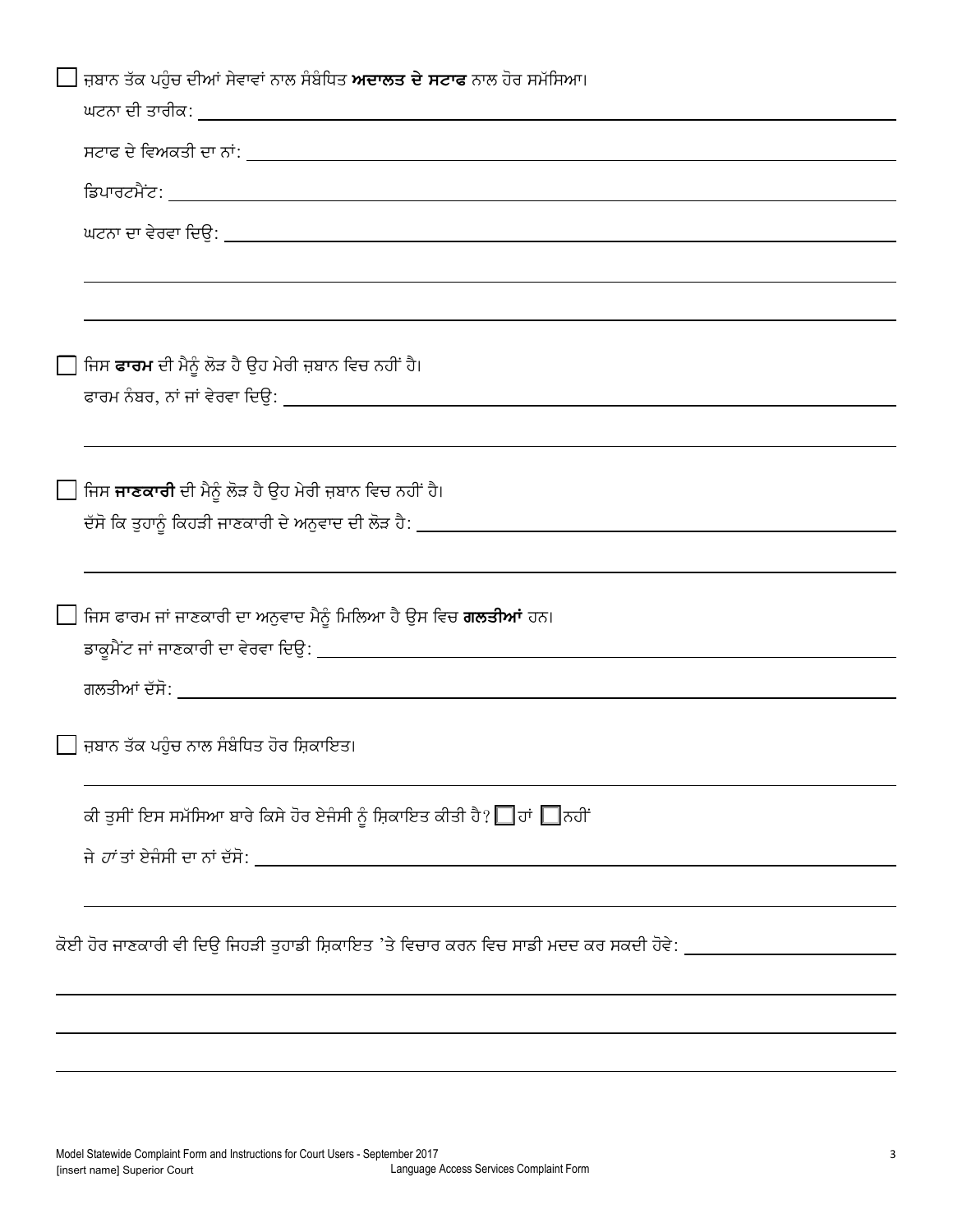# <mark>ਹਿਂਸਾ 2.</mark> ਸਾਨੂੰ ਆਪਣੇ ਵਿਚਾਰ ਦਿਉ

| ਹੋਰ ਵਿਚਾਰ ਜਾਂ ਸੁਝਾਅ: _________                                                                                                 |
|--------------------------------------------------------------------------------------------------------------------------------|
|                                                                                                                                |
|                                                                                                                                |
|                                                                                                                                |
|                                                                                                                                |
|                                                                                                                                |
| ਧੰਨਵਾਦ। ਇਸ ਫਾਰਮ ਦੇ ਮਿਲਣ ਤੋਂ ਬਾਅਦ ਅਸੀਂ 60 ਦਿਨਾਂ ਦੇ ਵਿਚ ਵਿਚ ਤੁਹਾਡੇ ਨਾਲ ਸੰਪਰਕ ਕਰਾਂਗੇ।                                             |
| ਤੁਸੀਂ ਫਾਰਮ ਭਰ ਕੇ ਆਪਣੇ ਸਥਾਨਕ ਕੋਰਟਹਾਉਸ ਵਿਚ ਆਪ ਦੇ ਸਕਦੇ ਹੋ, ਡਾਕ ਰਾਹੀਂ ਭੇਜ ਸਕਦੇ ਹੋ ਜਾਂ ਹੇਠਾਂ ਦਿੱਤੇ ਐਡਰੈਸਾਂ 'ਤੇ ਈ-ਮੇਲ ਕਰ<br>ਸਕਦੇ ਹੋ। |
| Superior Court of California, County of [insert your county here]<br>[local physical address]                                  |
| [insert local url]                                                                                                             |
| [insert local phone number]                                                                                                    |
| [insert local email]                                                                                                           |
|                                                                                                                                |
|                                                                                                                                |